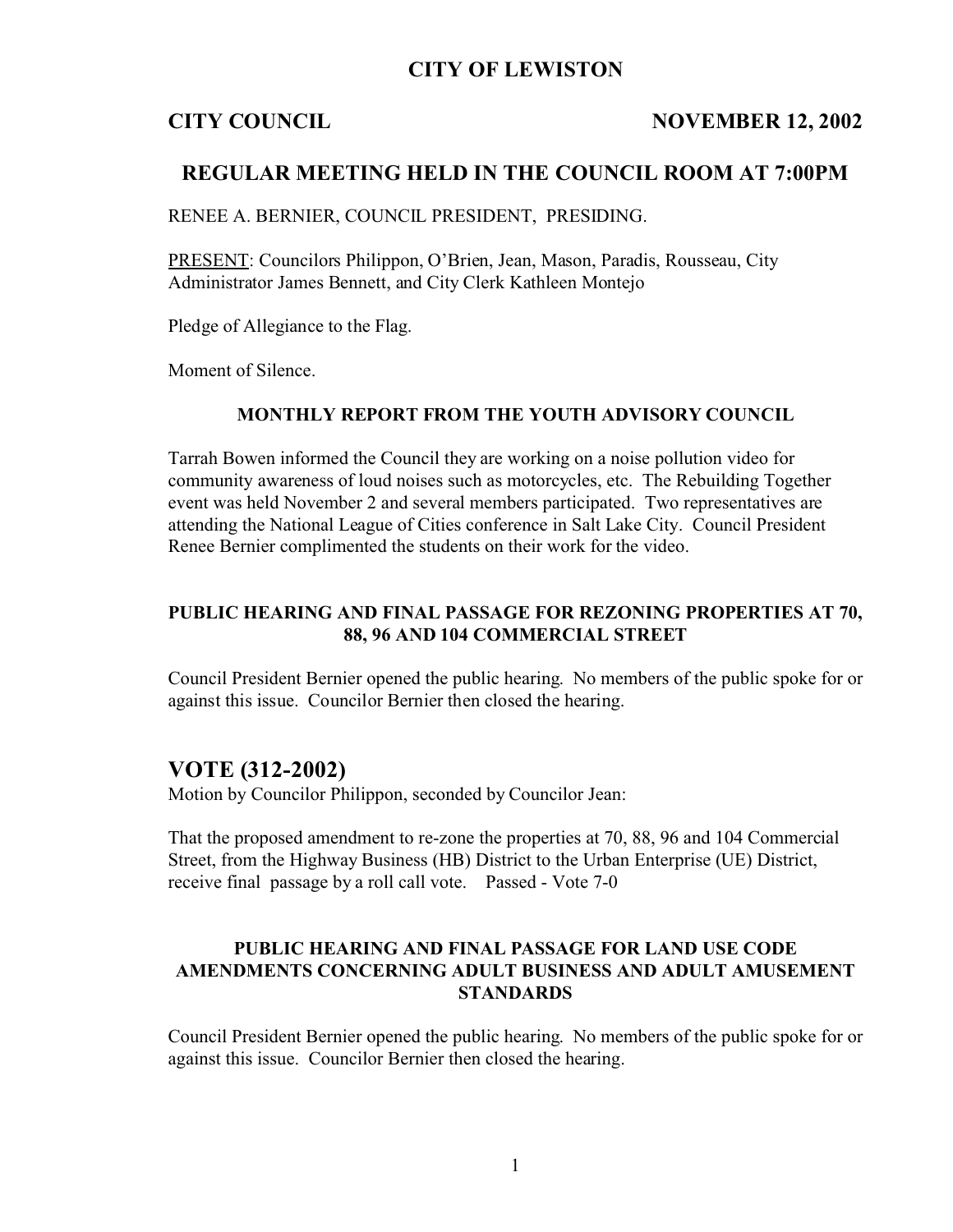# **VOTE (313-2002)**

Motion by Councilor Philippon, seconded by Councilor O'Brien:

That the proposed amendment to Appendix A, Article II "Definitions", Article XI. "District Regulations" and Article XII "Performance Standards", of the City Zoning and Land Use Code, concerning adult business and adult amusement standards, receive final passage by a roll call vote. Passed - Vote 7-0

## **PUBLIC HEARING AND FINAL PASSAGE FOR LAND USE CODE AMENDMENTS CONCERNING DEVELOPMENT WITHIN THE NO NAME POND WATERSHED**

City Planning Director James Lysen stated that this item was tabled during the October 1 meeting to allow staff time to meet with interested parties around the watershed. There were concerns regarding the proposed septic system standards. He noted that the intent is not to stop development in the area, but to protect the watershed.

Council President Bernier opened the public hearing. David Chittiam of No Name Pond Road, addressed the Council regarding his concern that this was going for final passage, since there were changes from first passage. He noted that there are substantiative changes, specifically the septic system modification, which he said is a brand new section. Mr. Chittiam also said that the issue of the roadway run off needs to be addressed as well and that drainage ditches are draining into the pond. He said that this Code amendment will be imposing additions from the Code onto the property owners, and the City is not currently enforcing other related regulations that are already on the books, such as set back issues and drainage issue.

Al Curran of Bradberry Road addressed the Council and said that he has two cottages on the pond. He acknowledged the work that Mr. Lysen has done on this issue and noted that it has involved numerous night-time citizen meetings. He urged the Code Department to enforce the existing Codes on the books before adding additional ones. He noted that area residents recognize that some septic systems are failing and they are exploring loans and state grants to allow for the upgrade of the systems.

Councilor Bernier then closed the hearing. She said the No Name Pond Association is working with the city and it is made up of year round and seasonal residents around the pond. Councilor Bernier said that everyone wants to protect the quality of the pond. Councilor Paradis reminded everyone that this issue has been throughly reviewed by the Planning Board already. The City Administrator stated that since the additional changes proposed by the Planning Department (added as a result of input from citizens since the previous meeting when first passage occurred) are substantiative changes since the first passage from the previous meeting, then he recommended that the proposed amendments should be incorporated within the proposed code changes and first passage should be held this evening, with the new material.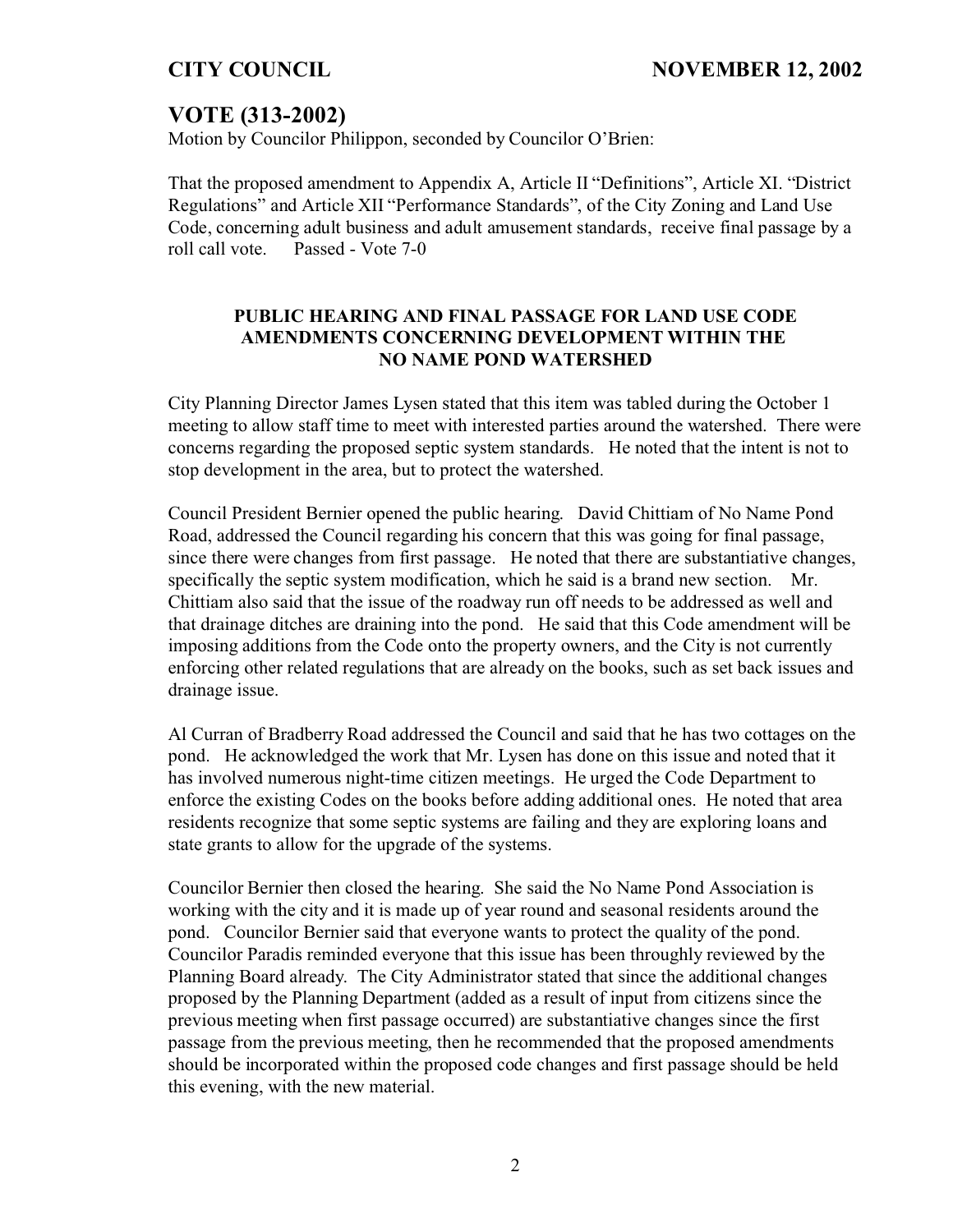# **VOTE (314-2002)**

Motion by Councilor O'Brien, seconded by Councilor Mason:

To hold first passage on this proposed Code amendment at this time, since it is determined that substantiative changes have been proposed since the previous first passage held on October 15, 2002. Passed - Vote 7-0

## **VOTE (315-2002)**

Motion by Councilor Philippon, seconded by Councilor O'Brien:

That the proposed amendment to Appendix A, Article XI "District Regulations", Section 20, "No Name Pond" and Article XII "Performance Standards", Section 21 "Stormwater management", of the City Zoning and Land Use Code, concerning development within the No Name Pond Watershed, receive first passage by a roll call vote and that the public hearing on said ordinance be continued to the meeting of December 10 for final passage. Passed - Vote 5-2 (Councilors Philippon and Mason opposed.)

## **PUBLIC HEARING AND FIRST PASSAGE REGARDING AN AMENDMENT TO THE AMUSEMENTS AND ENTERTAINMENTS ORDINANCE**

Council President Bernier opened the public hearing. No members of the public spoke for or against this issue. Councilor Bernier then closed the hearing. City Administrator Bennett stated that currently, these licenses are issued without public input and the approval is staff authorization. The recommended changes would require Council approval for the initial license approval, and staff can issue renewal licenses with the appeal process going to Council for denied licenses.

## **VOTE (316-2002)**

Motion by Councilor Paradis, seconded by Councilor Philippon:

That the proposed amendments to the City Code of Ordinances, Chapter 10 "Amusements and Entertainments", Article VI "After Hours Entertainment Events", Section 10-157 "Definitions", Section 10-158 "License required", Section 10-165 "Appeals" and Section 10-167 "Restrictions on sound and noise", receive first passage by a roll call vote and that the public hearing on said ordinance be continued to the meeting of December 10, 2002 for final passage. Passed - Vote 7-0

## **PUBLIC HEARING AND FIRST AND FINAL PASSAGE REGARDING AN AMENDMENT TO THE TRAFFIC AND VEHICLES ORDINANCE FOR WINTER TIME PARKING**

Council President Bernier opened the public hearing. No members of the public spoke for or against this issue. Councilor Bernier then closed the hearing.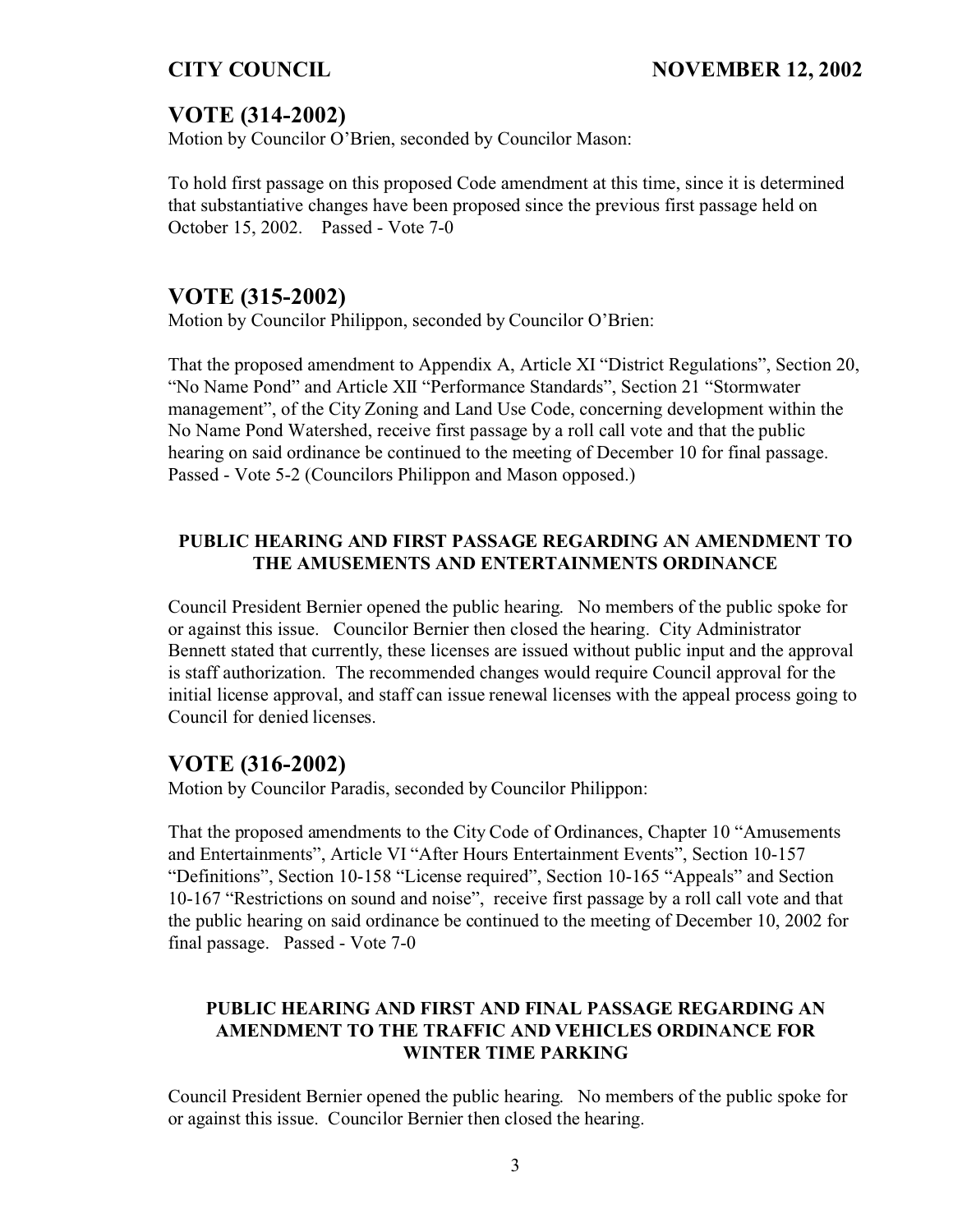# **VOTE (317-2002)**

Motion by Councilor Philippon, seconded by Councilor O'Brien:

That the proposed amendment to the City Code of Ordinances, Chapter 70 "Traffic and Vehicles", Article IV "Stopping, Standing and Parking", receive first passage by a roll call vote. Passed - Vote 7-0

# **VOTE (318-2002)**

Motion by Councilor Paradis, seconded by Councilor Jean:

To waive Section 7c of the Rules Governing the City Council and to allow for final reading at this time. Passed - Vote 7-0

# **VOTE (319-2002)**

Motion by Councilor O'Brien, seconded by Councilor Philippon:

That the proposed amendment to the City Code of Ordinances, Chapter 70 "Traffic and Vehicles", Article IV "Stopping, Standing and Parking", receive final passage by a roll call vote and that the ordinance amendment shall become effective immediately upon final passage. Passed - Vote 7-0

## **PUBLIC HEARING ON THE RENEWAL FOR A LIQUOR LICENSE APPLICATION AND SPECIAL AMUSEMENT PERMIT FOR THE OUTER LIMITS, 855 LISBON STREET**

# **VOTE (320-2002)**

Motion by Councilor Rousseau, seconded by Councilor Jean:

To continue the public hearing regarding the approval of the liquor license and special amusement permit for The Outer Limits, 855 Lisbon Street. Passed - Vote 7-0

City Administrator James Bennett reminded Council that this item is a public hearing that was continued from the October 15 meeting. During that meeting, the Council received a petition from thirty three residents of Summit Avenue regarding their concerns with loud music and noise from The Outer Limits. The public hearing was continued from the last meeting to allow Michael Berube, owner of The Outer Limits, time to review the problems since he stated he was not aware there were concerns with neighbors. Mr. Berube was to submit a letter to the Administrator's Office outlining his proposal to make improvements at the business. Mr. Bennett stated the Council has several options regarding this issue, such as issuing both licenses, denying both licenses, issuing the liquor license but not the special amusement permit, or issuing the licenses with conditions attached.

Council President Bernier opened the public hearing. Owner Michael Berube spoke and stated that sound level testing was done both in the parking lot and at the top of the hill, on Summit Avenue. The decibels were sometimes over 50 but under 60. Mr. Berube stated he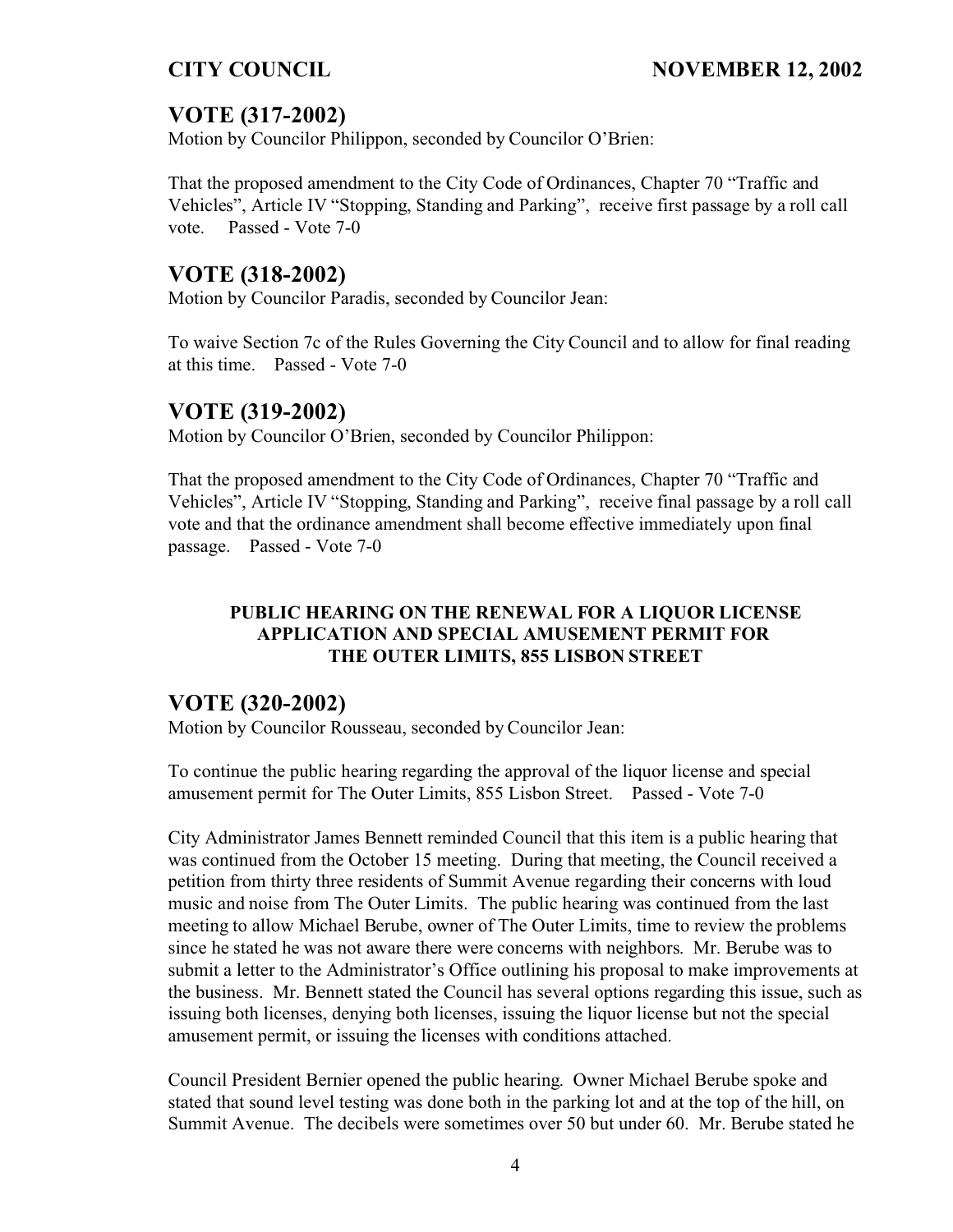could implement improvements such as sound reduction blankets to absorb the noise, repairing gaps in the building, some as large as 1 inch wide and set a control on the sound amplification so the disc jockey can not play music any louder than a pre-determined level. He also stated that perhaps he could double up on the security in the parking lot and not allow patrons to loiter in the parking lot after they have left the night club. Mr. Berube stated that eighty percent of his business occurs between 1:00am and 3:00am.

Councilor Mason asked for a clarification of how Mr. Berube will control parking lot noise. Mr. Berube stated he would increase security and look into having patrons leave at staggered times, perhaps 25 at a time, rather than everyone at once. Councilors inquired whether the recommended changes and improvements, both the physical changes and the operational changes, could occur within the next thirty days.

Councilors discussed conditions such as structural improvements for noise reduction, parking lot security and so forth. Councilor Bernier stated that she is a strong proponent of small businesses and wants to support business owners, yet reminded Mr. Berube that promises for improvements were heard before with his previous business, Shakers, and changes did not correct the problems. Mr. Berube reminded Councilor Bernier that the layout for the Shakers issue was different, since the business was located only 8 feet, 6 inches away from a house and this is not the scenario for The Outer Limits.

Mr. Berube stated that he recently became the manager of The Outer Limits when his business partner left, and he was not aware the neighbors had noise concerns. He stated the police log recorded only two calls for noise issues in the past year. He also noted that the business is not in violation of the City ordinance, since his business is operating in a commercial zone and the decibel levels recorded are allowed within the Code. The Police Chief stated that references in the police log to a disturbance at this address could also mean a noise issue.

Ray and Jane Beaudoin of 50 Summit Avenue addressed the Council. Mr. Beaudoin stated that Mr. Berube and his business partner at the time both have been to his house in the past to hear the noise problems, so Mr. Berube is aware of the neighbors' concerns. Mr. Beaudoin stated that police officers have also been to his house in response to noise concerns with this business, and that the police officers have more important things to be doing rather than to respond to noise complaints. He stated that he followed the Shaker's issue and the problems that occurred with Shakers is being repeated with this business. Mr. Beaudoin stated the neighbor had to hire an attorney and spend \$4,000 to protect her house and her ability to sleep at night, and Mr. Beaudoin does not think it is fair to have to go through that to protect the citizens. He stated Mr. Berube has a track record of similar problems with similar businesses, such as the Colosseum in Auburn. He also questioned how additional security in the parking lot could stop kids from yelling. He said that he hates to initiate a police call each time, because that is costly to the City and Mr. Berube needs to be responsible and a good neighbor. Mr. Beaudoin stated the patrons show up drunk at 1am when the other bars in town close.

Mr. Berube stated he would like to rectify the problems and find a workable and fair solution for both himself as business owner and for the neighbors. He stated he has invested a lot of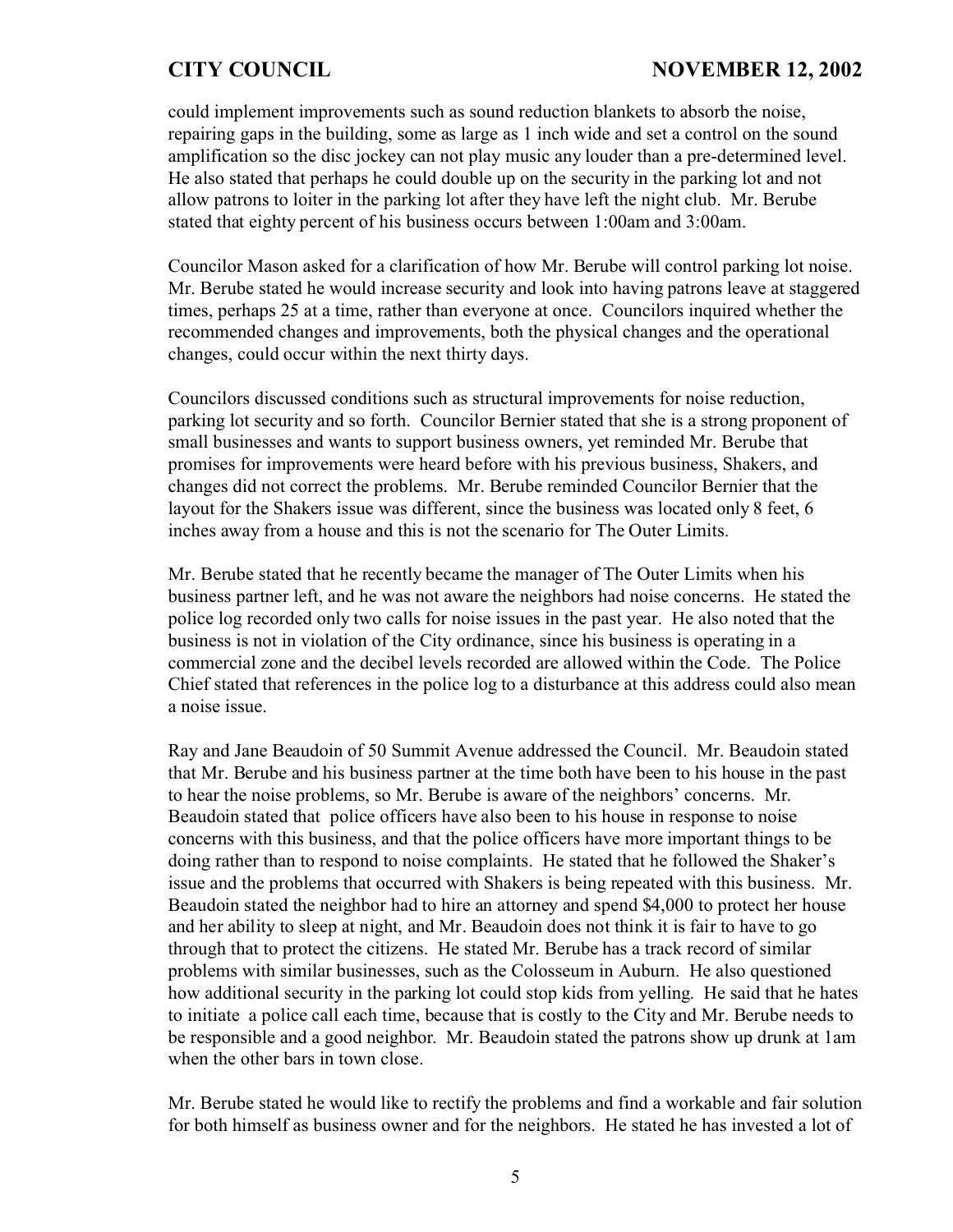money into this business, not to mention the taxes that are paid and the costs for security to hire police officers on overtime duty.

Councilor Bernier then closed the hearing. Councilor Bernier stated she does not want to force a small business out of business and suggested approving the licenses with conditions set by Council.

Motion by Councilor Philippon, seconded by Councilor O'Brien:

To renew the liquor license and special amusement permit for The Outer Limits, 855 Lisbon Street, with the following conditions (to be agreed upon with the owner):

- 1) Structural improvements, including, but not limited to, repairing cracks in the walls and installing soundproof secondary hallways and doors, to be completed by December 12, 2002.
- 2) Security measures be implemented to reduce noise in the parking lot area, to be completed by December 12, 2002.
- 3) Sound decibel levels shall not exceed 50 dB(A)s
- 4) The City Council will review the licenses at the January 7, 2003 Council meeting to determine if all conditions have been met.

Councilors were concerned that the January 7 meeting would be less than 30 days from the date that the changes need to be made, and this might not be enough time to determine if the sound reduction changes were sufficient enough to determine their level of impact. A suggestion was made to change the time frame from January 7 to February 4, to allow enough time to measure the impact of the corrections.

# **VOTE (321-2002)**

Motion by Councilor Jean, seconded by Councilor Paradis:

To amend the proposed motion to change the date the Council will review the licenses from January 7, 2003 to February 4, 2003, to allow additional time for the sound reduction improvements to be tested to determine if the changes have worked well. Passed - Vote 7-0

# **VOTE (322-2002)**

(Vote on original motion, as amended) Motion by Councilor Philippon, seconded by Councilor O'Brien:

To renew the liquor license and special amusement permit for The Outer Limits, 855 Lisbon Street, with the following conditions (to be agreed upon with the owner):

- 1) Structural improvements, including, but not limited to, repairing cracks in the walls and installing soundproof secondary hallways and doors, to be completed by December 12, 2002.
- 2) Security measures be implemented to reduce noise in the parking lot area, to be completed by December 12, 2002.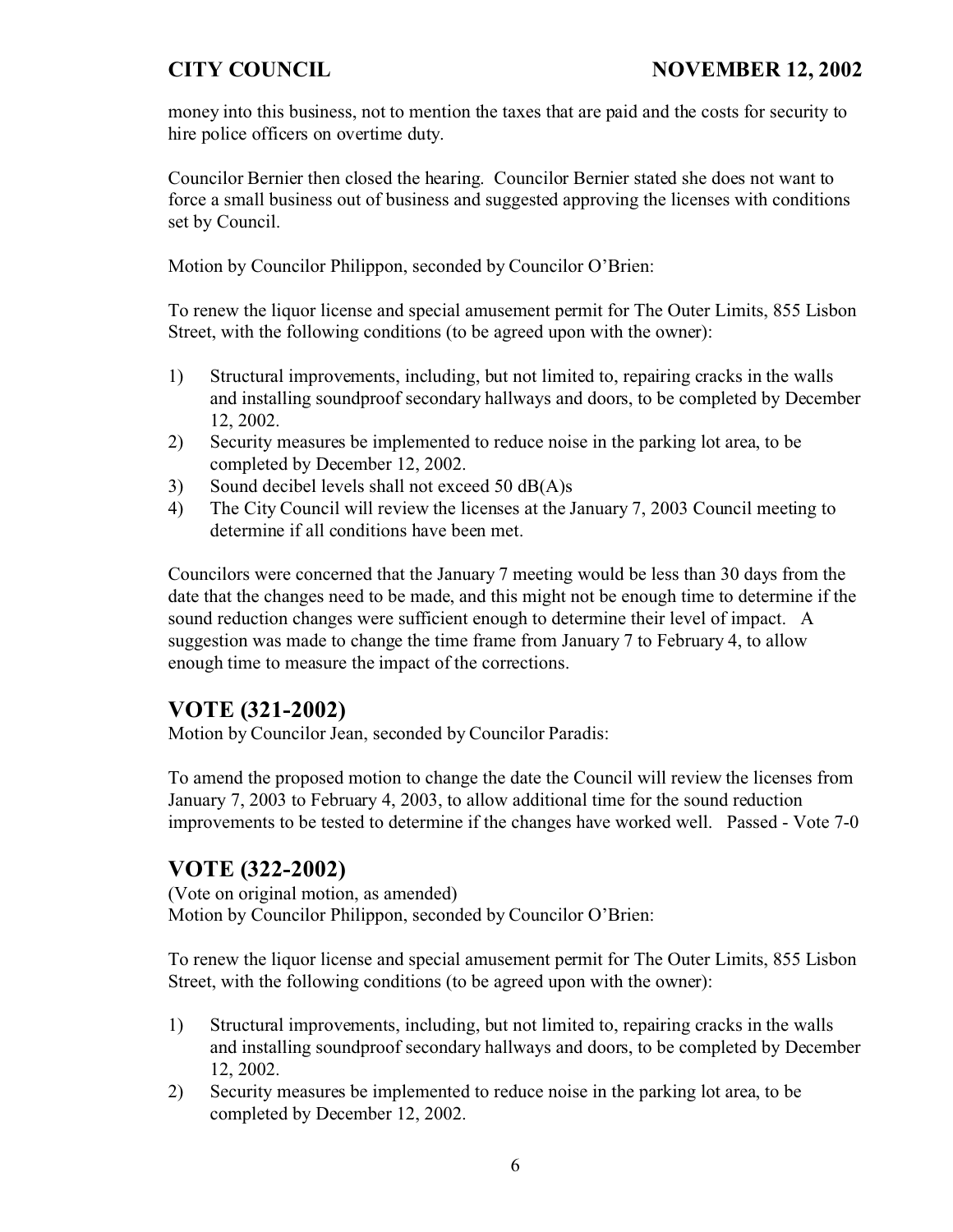- 3) Sound decibel levels shall not exceed 50 dB(A)s
- 4) The City Council will review the licenses at the February 4, 2003 Council meeting to determine if all conditions have been met.

Passed - Vote 6-1 (Councilor Bernier opposed.)

## **PUBLIC HEARING ON A \$1,000,000 PUBLIC IMPROVEMENT BOND ISSUE IN SUPPORT OF THE PUBLIC INFRASTRUCTURE IMPROVEMENTS FOR THE WALMART DISTRIBUTION FACILITY PROJECT**

Council President Bernier opened the public hearing. No members of the public spoke for or against this issue. Councilor Bernier then closed the hearing.

## **VOTE (323-2002)**

Motion by Councilor Philippon, seconded by Councilor Jean:

To approve the Order to finance the public infrastructure improvements associated with the Walmart Distribution Facility project through a Public Improvement Bond Issue in the amount of \$1,000,000:

**ORDERED,** That \$1,000,000 be appropriated to finance additional public infrastructure improvements associated with the Wal-Mart Distribution Facility;

**FURTHER ORDERED**, That to meet this appropriation, \$1,000,000 shall be raised by a Public Improvement Bond Issue;

**FURTHER ORDERED**, That the City Council instruct the Finance Director to advertise for bids for \$1,000,000 Public Investment Bonds; to award the loan; and to employ Palmer and Dodge to furnish the legal opinion for the same; provided that in the alternative the Finance Director is authorized to award the loan to the Maine Municipal Bond Bank;

**FURTHER ORDERED,** That the Bonds shall be signed by the City Treasurer and Mayor;

**FURTHER ORDERED**, That the date, maturities, denominations, interest rate or rates, place or places of payment, form or other details of the Bonds and of the provisions for the sale thereof shall be determined by the Finance Director;

**FURTHER ORDERED**, That bonds issued hereunder may be subject to call for redemption on such terms as may be determined by the Finance Director.

Passed - Vote 7-0

## **PUBLIC HEARING ON A \$71,092 BOND ISSUE FOR THE MONTELLO ELEMENTARY SCHOOL ADA PROJECT**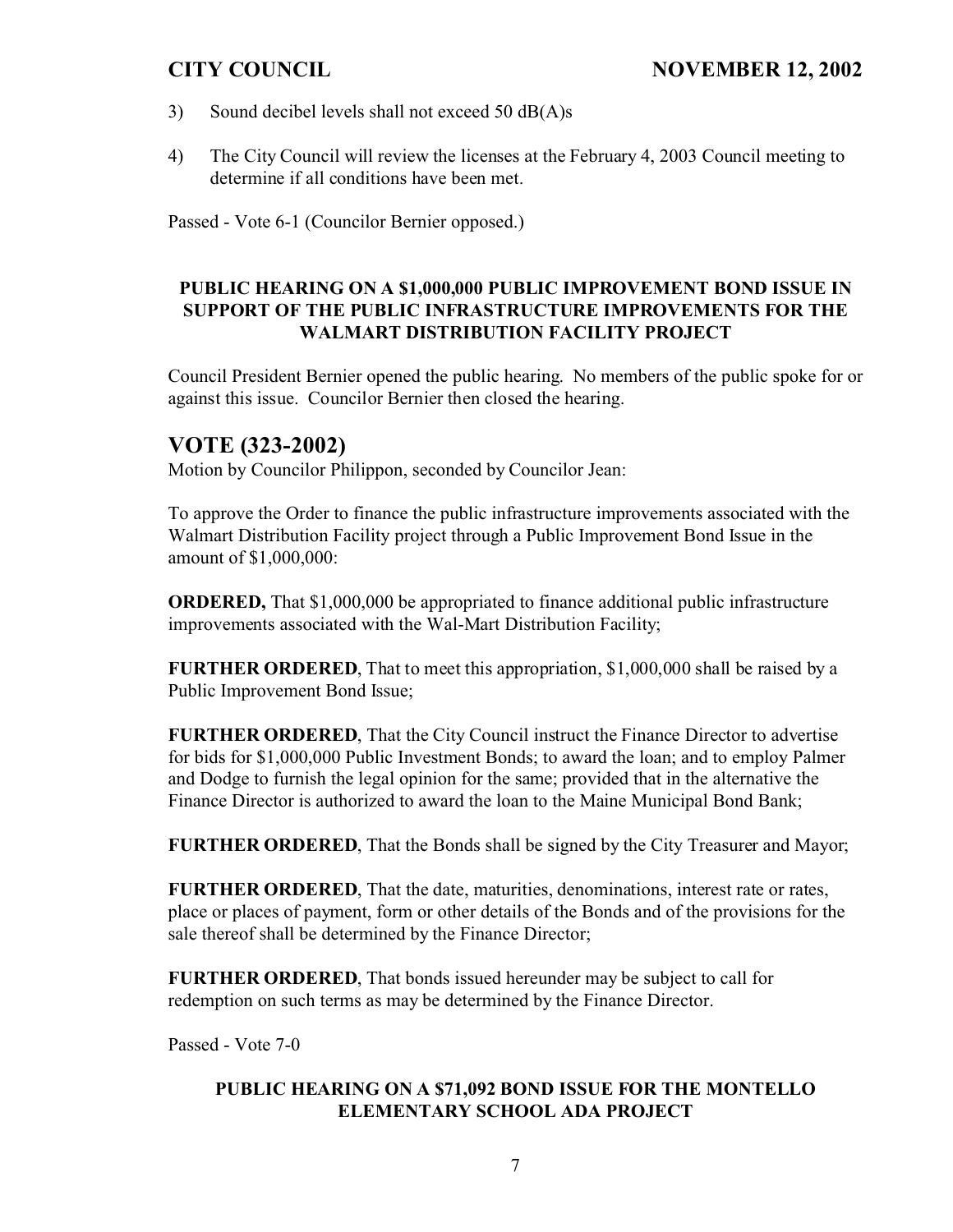Council President Bernier opened the public hearing. No members of the public spoke for or against this issue. Councilor Bernier then closed the hearing.

# **VOTE (324-2002)**

Motion by Councilor O'Brien, seconded by Councilor Paradis:

To approve the Bond Issue Order to finance the ADA Improvements at Montello Elementary School with the School Revolving Renovations Bonds in the amount of \$71,092.00:

**ORDERED**, That \$71,092 be appropriated to finance the Montello ADA Project;

**FURTHER ORDERED**, That to meet this appropriation, \$71,092 be raised through a bond issue for five years to be financed through The Maine Municipal Bond Bank and the School Revolving Renovation Fund, with the local share being \$436,134;

**FURTHER ORDERED**, That other details of the bonds shall be determined by the Finance Director and/or the Maine Municipal Bond Bank.

Passed - Vote 7-0

## **PUBLIC HEARING REGARDING ADOPTION OF BOND RESOLUTION IN THE AMOUNT OF \$1,000,000 FOR THE TRI-COUNTY MENTAL HEALTH SERVICES PROJECT**

Council President Bernier opened the public hearing. No members of the public spoke for or against this issue. Councilor Bernier then closed the hearing.

# **VOTE (325-2002)**

Motion by Councilor Mason, seconded by Councilor O'Brien:

That the bond resolution of the Municipal Officers of the City of Lewiston, Maine, authorizing the issuance of \$1,000,000 in revenue obligation securities, (Tri-County Mental Health Services project) and authorizing and approving the bond documents, be adopted. Passed - Vote 7-0

## **PROPOSED SETTLEMENT FOR THE 49 MAIN STREET PROJECT**

Councilors inquired about the settlement costs associated with this project; staff stated the settlement costs are \$265,000.

# **VOTE (326-2002)**

Motion by Councilor Paradis, seconded by Councilor Rousseau:

To approve the proposed Settlement Agreement between the City of Lewiston and Ronald Amlotte regarding the property at 49 Main Street, and to authorize the City Administrator to sign the Agreement on behalf of the City. Passed - Vote 6-1 (Councilor Mason opposed.)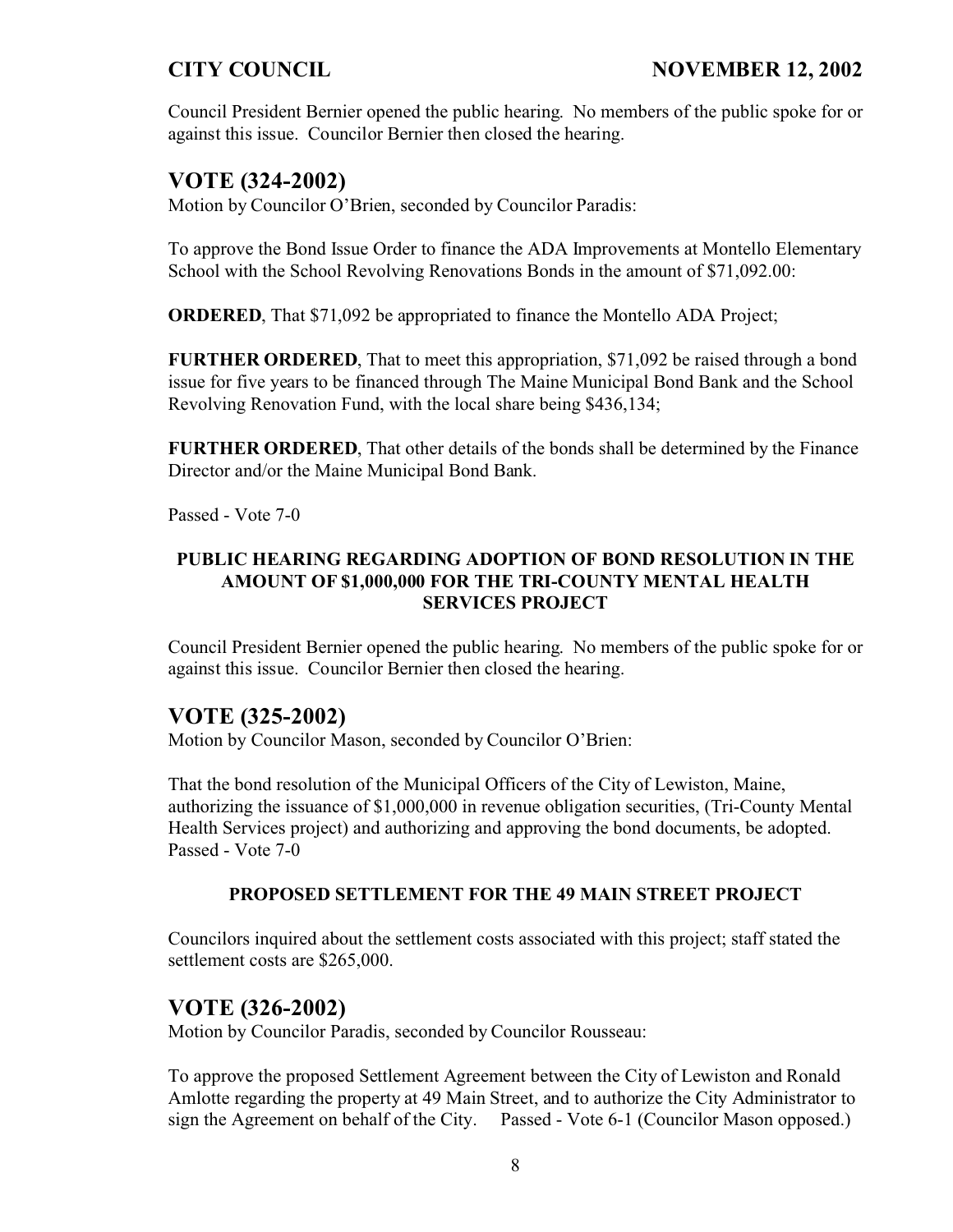## **RATIFICATION OF COLLECTIVE BARGAINING AGREEMENT WITH LEWISTON DEPUTY FIRE CHIEFS ASSOCIATION**

Human Resources Director Denis Jean stated this contract is retroactive to July 1, 2001 and that the contract requires the employees to pay three percent per year of their health insurance costs, same as the other city union contracts.

# **VOTE (327-2002)**

Motion by Councilor Philippon, seconded by Councilor O'Brien:

To ratify the Collective Bargaining Agreement between the City of Lewiston and the Lewiston Deputy Fire Chiefs Association, said agreement being for the period of July 1, 2001 to June 30, 2003, and to authorize the Mayor to sign the agreement on behalf of the City of Lewiston. Passed - Vote 7-0

## **ADOPTION OF CITY POLICY REGARDING THE BUSINESS DEVELOPMENT LOAN PROGRAM MANAGEMENT PLAN**

Councilor Rousseau stated that he feels this policy is on the fast track and suggested that it be reviewed in detail during a workshop. He stated the Councilors are policy makers, not loan makers or bankers. The City Administrator and Councilor Rousseau then briefly discussed the pros and cons of the policy.

## **VOTE (328-2002)**

Motion by Councilor Rousseau, seconded by Councilor Mason:

To refer this item to workshop for additional review and discussion. Passed - Vote 7-0

## **RUSSELL STREET IMPROVEMENT PROJECT**

Public Works Director Chris Branch stated that this agenda item is to review the Russell Street Improvement Project, as outlined in the Russell Street Corridor Study, recently approved by the Androscoggin Transportation Resource Center Policy Committee, and to select one of the two alternatives as recommended by the Public Works Department, for the Russell Street Improvement Project. Mr. Branch reviewed items such as a median strip, pedestrian crossing, signal improvements and previous accidents in the area. It was stated that Alternative B is the recommendation. Councilor Bernier wanted to ensure that this addressed such issues as the bike path, students walking to Pettingill School and joggers in the area around the campus, and staff stated that these were taken into consideration. Mr. Branch said this is a good compromise - it works for the flow of traffic and the residents like the plan. Council President Bernier then opened the floor for public comments.

Larry Sampson asked about the turning lane to Morris Avenue and asked if Robinson Gardens could be considered as well.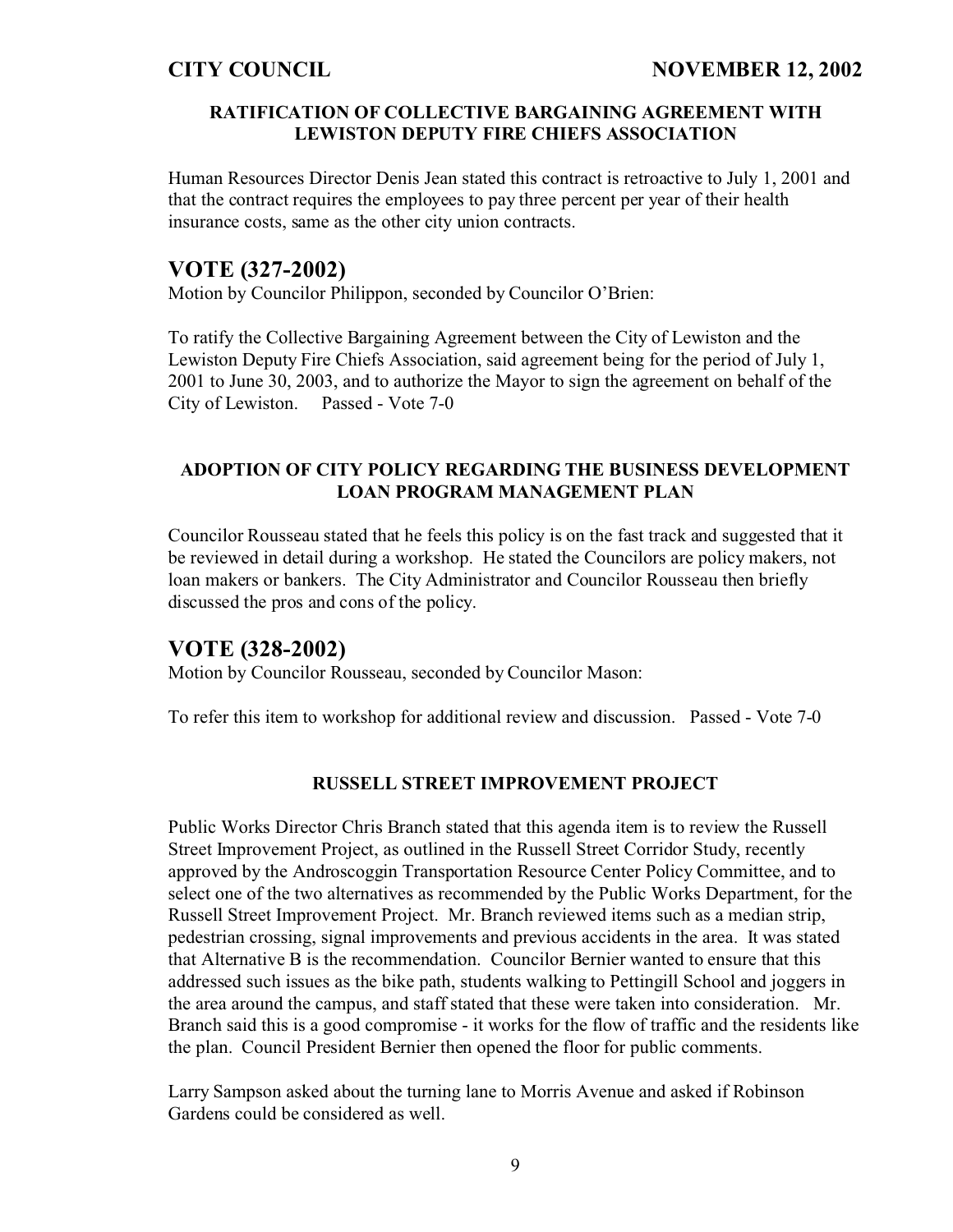Steve Hockstadt stated there is a concern regarding Morris Avenue and the speed of vehicles, noting that several students are walking to the junior high school in this area.

Robert Gladu said that he owns property on Bardwell and Russell Streets and noted the citizens committee to study this plan did not have any home owners from Russell Street on the committee, and he feels that traffic might be forced onto Central Avenue in front of the junior high, and suggested that the City put down paint marks first to notify drivers, then install the traffic islands.

Robert Faunce encouraged Councilors to adopt the plan with the pedestrian safety crossing and recommended plants and nice landscaping within the crossing area.

Sandra Miller of Robinson Gardens spoke against the plantings due to visibility and encouraged the addition of a turning lane.

Melinda Sampson of Robinson Gardens spoke in favor of the traffic signal and lighting systems and the need to control speed in the area. She noted the state and city will spend a lot of funds to implement this plan and suggested it be done right.

Mr. Branch stated a traffic signal will cost between \$100,000 and \$125,000.

# **VOTE (329-2002)**

Motion by Councilor O'Brien, seconded by Councilor Jean:

To select Alternative B, as recommended by the Public Works Department, for the Russell Street Improvement Project. Passed - Vote 7-0

## **DISCONTINUANCE OF A PORTION OF FORTIER ROAD**

## **VOTE (330-2002)**

Motion by Councilor Paradis, seconded by Councilor Jean:

That the Order vacating and discontinuing a portion of Fortier Street, be adopted. Passed - Vote 7-0

## **ADOPTION OF CITY POLICY ENTITLED PRIVATE STORMWATER INFLOW POLICY**

# **VOTE (331-2002)**

Motion by Councilor Jean, seconded by Councilor Mason:

To adopt and establish the Private Stormwater Inflow Policy as a formal city policy to be incorporated into the City Policy Manual. Passed - Vote 7-0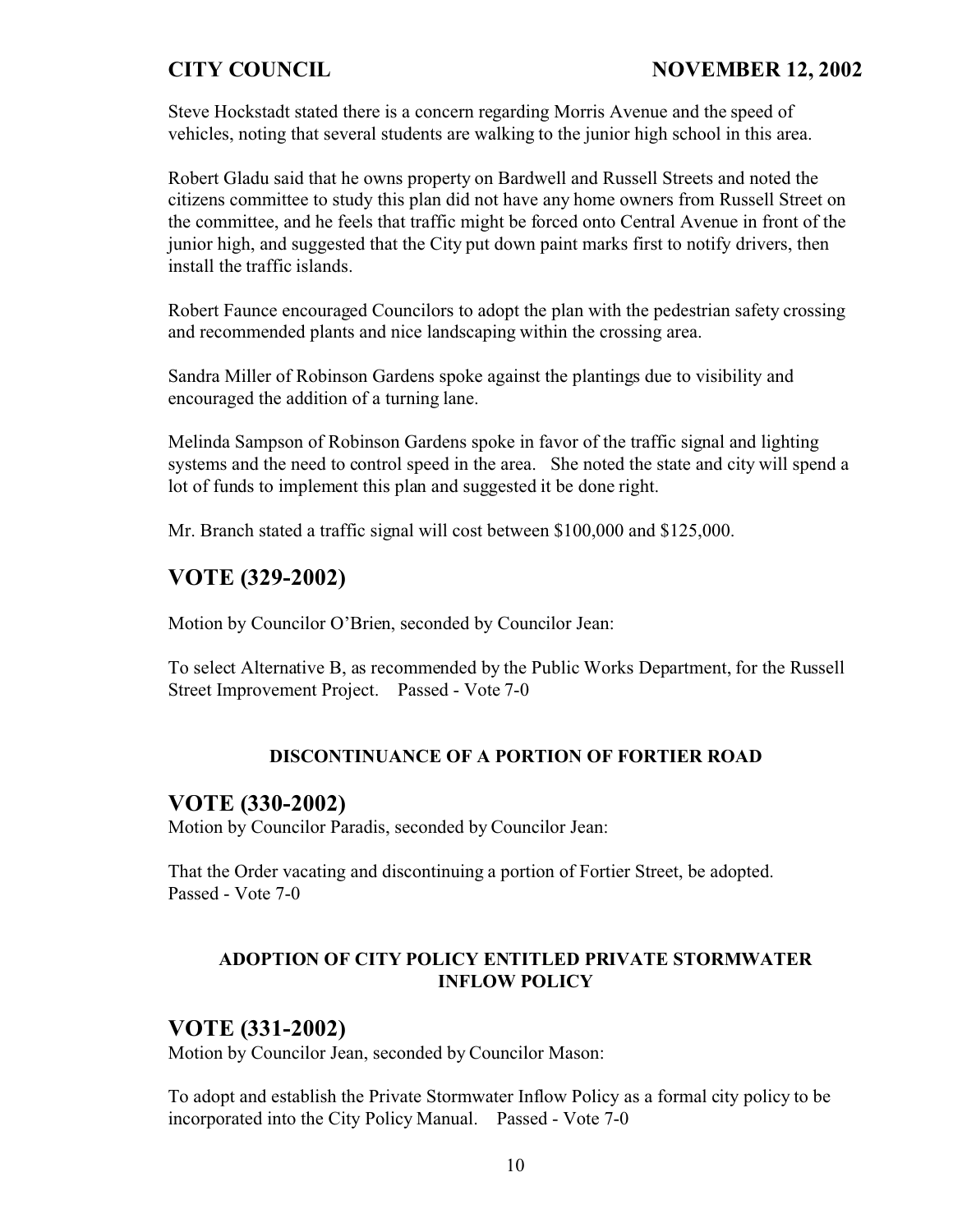### **AMENDMENT TO THE GENERAL ASSISTANCE POLICY**

Councilor Bernier stated that she disagreed with the state figures, saying they are set too high and the high amounts encourage someone to remain on city assistance rather than to find employment and other means to support themselves. Councilor Philippon noted the figures are adjusted for inflation and the costs increase each year. Councilor O'Brien noted that there are eligibility requirements that each applicant must meet.

### **VOTE (332-2002)**

Motion by Councilor Philippon, seconded by Councilor Mason:

That the maximum amounts allowed for general assistance and the maximum amounts allowed for food and housing, in the General Assistance Policy, for persons eligible to receive assistance in accordance with the standards of eligibility, be amended in accordance with HUD guidelines and the current Thrifty Food Plan. Passed - Vote 6-1 (Councilor Bernier opposed.)

### **AMENDMENTS TO THE PERSONNEL POLICY REGARDING THE TRAVEL POLICY**

## **VOTE (333-2002)**

Motion by Councilor Jean, seconded by Councilor Philippon:

To approve the amendments to the Personnel Policies regarding the Travel Policy, as recommended by the Personnel Board and the Human Resources Director. Passed - Vote 7-0

### **REQUEST FOR EXTENSION OF CITY SEWER SERVICE ON MARTIN DRIVE**

### **VOTE (334-2002)**

Motion by Councilor Jean, seconded by Councilor Philippon:

To deny the request to extend the city sanitary sewer line on Martin Drive, based upon the recommendation of the Planning Board and Department of Public Works. Passed - Vote 7-0

### **CORRECTIVE ACTION ON DEEDS FOR LAND EXCHANGE BETWEEN THE CITY OF LEWISTON AND JAMES WELLEHAN**

## **VOTE (335-2002)**

Motion by Councilor Jean, seconded by Councilor Philippon:

To adopt the amended Order of Discontinuance and to authorize the City Administrator to execute deeds with corrected legal descriptions for an exchange of land between the City and